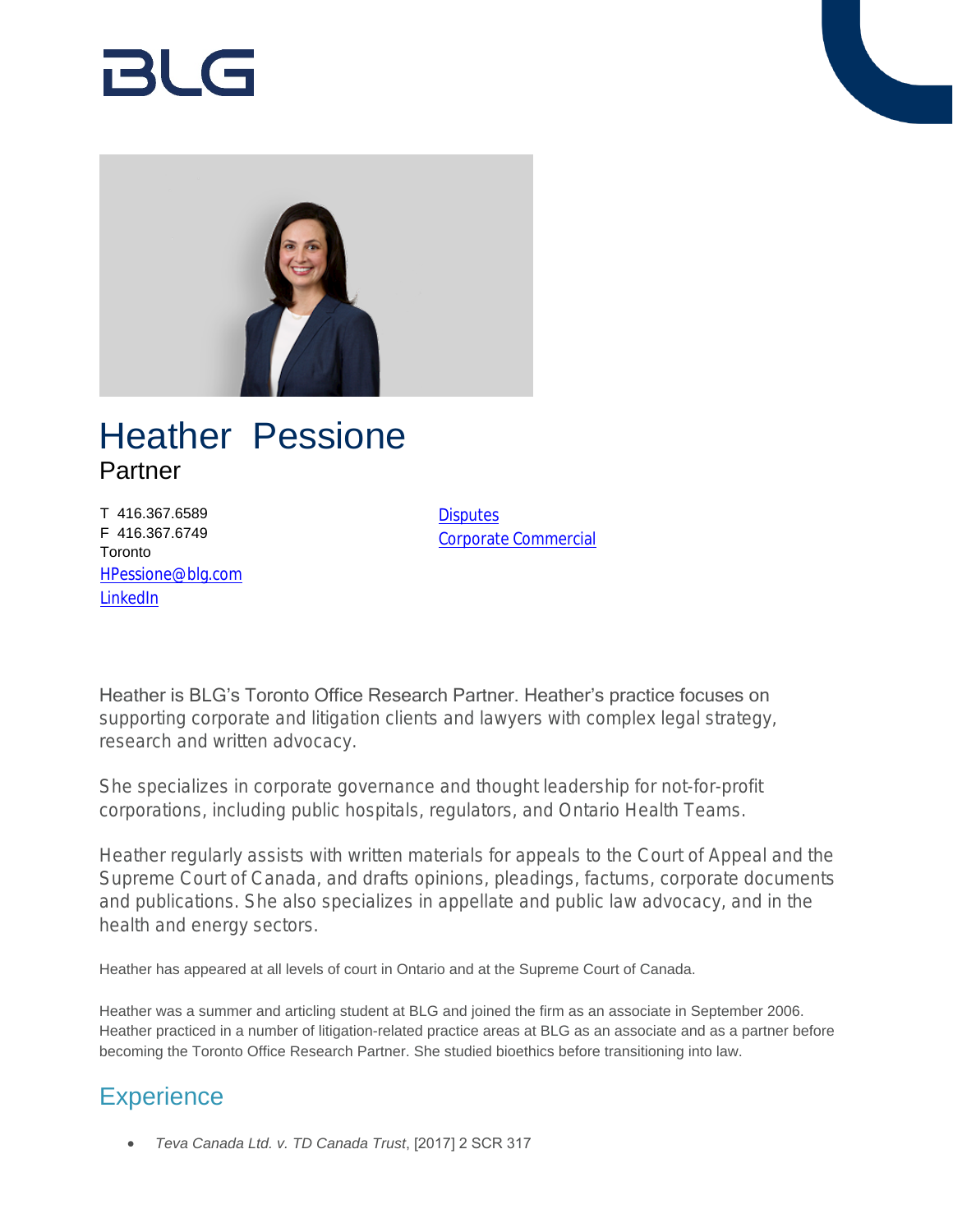# 151 (s

- *Iroquois Falls Power Corporation v. Ontario Electricity Financial Corporation*, 2016 ONCA 687 (leave to appeal to the SCC denied)
- *Kazemi Estate v. Islamic Republic of Iran*, [2014] 3 SCR 176
- *Amaratunga v. Northwest Atlantic Fisheries Organization*, [2013] 3 SCR 866
- *Canadian National Railway Co. v. John Doe*, [2013] OJ No. 26 (SCJ)
- *Canadian National Railway Co. v. Plain*, [2012] OJ No. 6272 (SCJ), [2012] OJ No. 6184 (SCJ)
- *R. v. N.S.*, [2012] SCJ No. 72 (SCC)
- *Ontario Nurses' Assn. v. Rouge Valley Health System* (2008), 302 DLR (4th) 751 (Div. Ct.)
- *OPSEU v. Central East Local Health Integration Network*, [2008] OJ No. 3243 (Div. Ct.)

# Insights & Events

- New approval protocol for Ontario hospitals under Section 4 of the Public Hospitals Act
- Presenter, Hospital Governance in a Virtual Context, Ontario Hospital Association virtual education session, August 2020
- Governance advice during COVID-19
- Ontario Health Teams Series
- Organizing an Ontario Health Team: Considerations when Creating a Governance Framework
- Governance Best Practices for High Performing Health Provider Boards
- Governance Options: Getting Started and Evolving Towards Maturity
- Contributor, Ontario Hospital Association's "Hospital Prototype Corporate By-Law" (2018)
- Contributor, Ontario Hospital Association's "Records Retention Toolkit" (2018)
- Contributor, Ontario Hospital Association's "Understanding Your Legal Accountabilities" (2018, 2019)
- Co-Author, "Not Merely the Transmission of Knowledge: Constitutional Protection for Denominational Education in Canada," 26 Education and Law Journal 93, Thomson Reuters, 2017
- Ontario Court of Appeal Upholds Law Society's Decision to Deny Accreditation to Trinity Western **University**
- Court Rules Banks Not Liable For Converting Cheques To Non-Existing / Fictitious Payees
- Co-author, "Bhasin v. Hrynew: Towards Clarity and Coherence with Respect to Good Faith in Contract Performance?", (2016), 46 Advocates Quarterly 94
- Moore v Getahun: No Wall of Silence Between Experts and Counsel
- Co-Author, "Advance Costs Awards: A Critical Analysis", (2015), 34 N.J.C.L. 31
- New Supreme Court Decisions Interpreting Ontario Summary Judgment Rule
- Co-Author, "A.I. Enterprises: a Clear Approach for the Tort of Unlawful Means in Canada?" (2014) 42 Advocates Quarterly 47
- Co-Author, "Ontario Divisional Court Rules on Exemptions for Non-Catholic Students' Activities, (2014), 18 Principal Connections 29
- Co-Author, The Death of Oakes: Time for a Rights-Specific Approach?, (2013), 63 S.C.L.R. (2d) 485
- Author/Speaker, "Applications for Leave to Appeal to the Supreme Court of Canada: An Overview and Practical Tips," The Commons Institute Conference on Supreme Court & Constitutional Litigation, November 2012 (with Chris Bredt).
- Co-Author, Physician Leadership Resource Manual, Ontario Hospital Association.